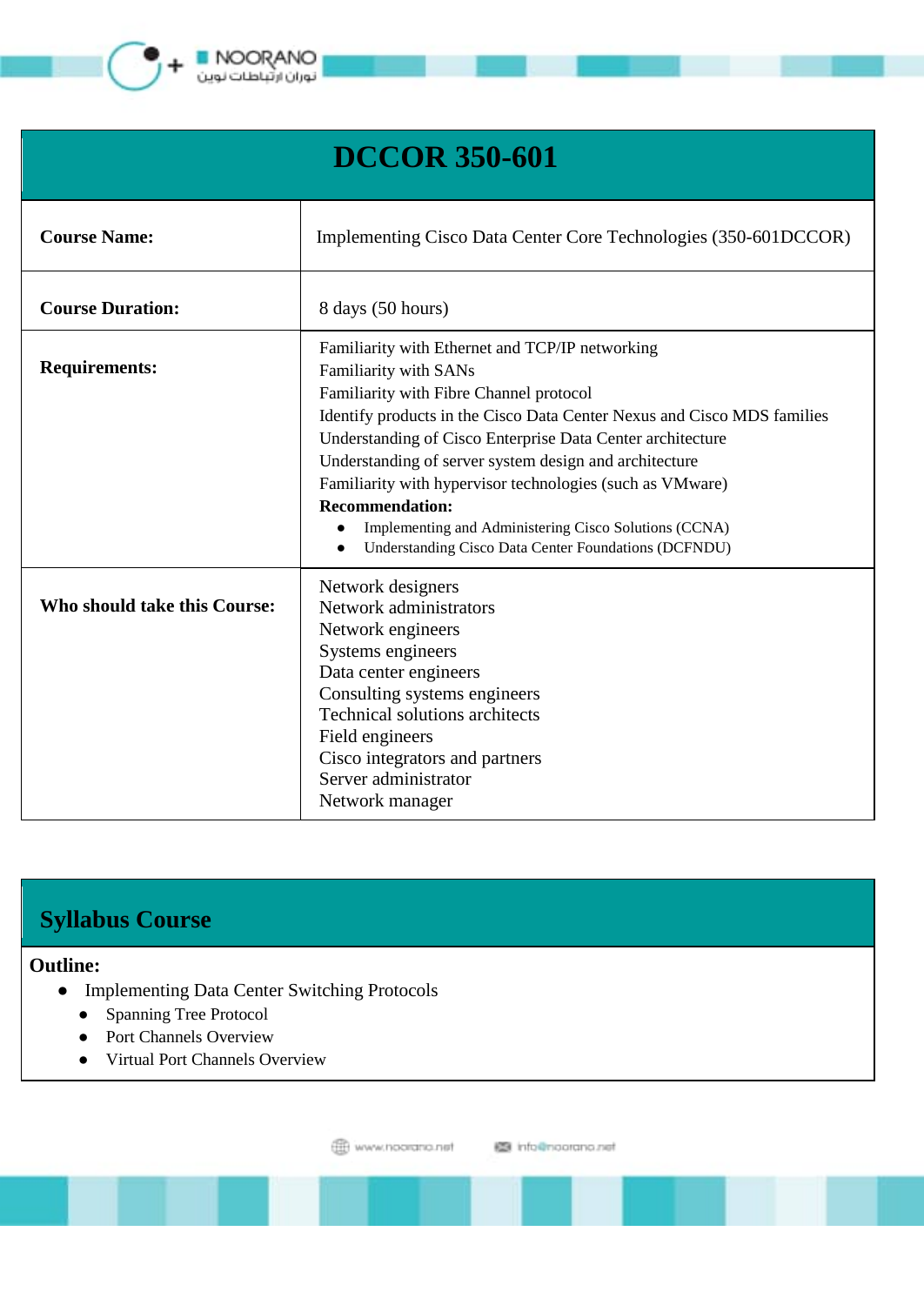

NOORANO توران ارتباطات نوين

- **Implementing First-Hop Redundancy Protocols** 
	- Hot Standby Router Protocol (HSRP) Overview
	- Virtual Router Redundancy Protocol (VRRP) Overview
	- First Hop Redundancy Protocol (FHRP) for IPv6
- Implementing Routing in Data Center
	- Open Shortest Path First (OSPF) v2 and Open Settlement Protocol (OSP) v3
	- Border Gateway Protocol
- Implementing Multicast in Data Center
	- IP Multicast in Data Center Networks
	- Internet Group Management Protocol (IGMP) and Multicast Listener Discovery (MLD)
	- Multicast Distribution Trees and Routing Protocols
	- IP Multicast on Cisco Nexus Switches
- Implementing Data Center Overlay Protocols
	- Cisco Overlay Transport Virtualization
	- Virtual Extensible LAN
- **Implementing Network Infrastructure Security** 
	- User Accounts and Role Based Access Control (RBAC)
	- Authentication, Authorization, and Accounting (AAA) and SSH on Cisco NX-OS
	- Keychain Authentication
	- First Hop Security
	- Media Access Control Security
	- Control Plane Policing
- **Describing Cisco Application-Centric Infrastructure** 
	- Cisco ACI Overview, Initialization, and Discovery
	- Cisco ACI Management
	- Cisco ACI Fabric Access Policies
- Describing Cisco ACI Building Blocks and VMM Domain Integration
	- Tenant-Based Components
	- Cisco ACI Endpoints and Endpoint Groups (EPG)
	- Controlling Traffic Flow with Contracts
	- Virtual Switches and Cisco ACI VMM Domains
	- VMM Domain EPG Association
	- Cisco ACI Integration with Hypervisor Solutions
- **Describing Packet Flow in Data Center Network** 
	- Data Center Traffic Flows
	- Packet Flow in Cisco Nexus Switches
	- Packet Flow in Cisco ACI Fabric
- Describing Cisco Cloud Service and Deployment Models
	- Cloud Architectures
	- Cloud Deployment Models
- Describing Data Center Network Infrastructure Management, Maintenance, and Operations
	- Time Synchronization
	- Network Configuration Management
	- Software Updates

**ED** www.noorging.net **IS info@noorano.net**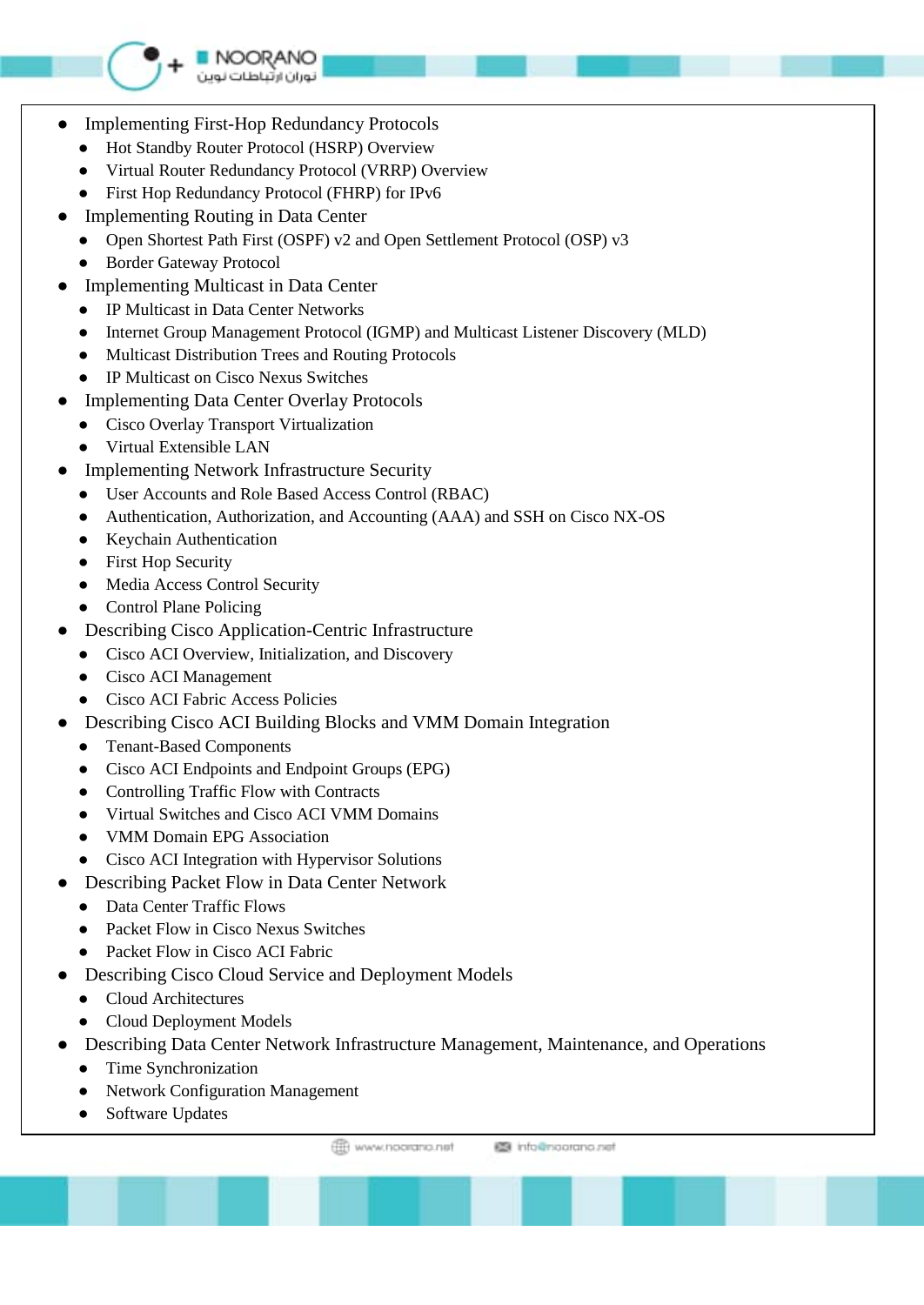# ● Network Infrastructure Monitoring

● Explaining Cisco Network Assurance Concepts

NOORANO توران ارتباطات نوين

- Need for Network Assurance
- Cisco Streaming Telemetry Overview
- Implementing Fibre Channel Fabric
	- Fibre Channel Basics
	- Virtual Storage Area Network (VSAN) Overview
	- SAN Port Channels Overview
	- Fibre Channel Domain Configuration Process
- **Implementing Storage Infrastructure Services** 
	- Distributed Device Aliases
	- **Zoning**
	- N-Port Identifier Virtualization (NPIV) and N-Port Virtualization (NPV)
	- Fibre Channel over IP
	- Network Access Server (NAS) Concepts
	- Storage Area Network (SAN) Design Options
- **Implementing FCoE Unified Fabric** 
	- Fibre Channel over Ethernet
	- Describing FCoE
	- FCoE Topology Options
	- FCoE Implementation
- Implementing Storage Infrastructure Security
	- User Accounts and RBAC
	- Authentication, Authorization, and Accounting
	- Fibre Channel Port Security and Fabric Binding
- Describing Data Center Storage Infrastructure Maintenance and Operations
	- Time Synchronization
	- Software Installation and Upgrade
	- Storage Infrastructure Monitoring
- Describing Cisco UCS Server Form Factors
	- Cisco UCS B-Series Blade Servers
	- Cisco UCS C-Series Rack Servers
- Implementing Cisco Unified Computing Network Connectivity
	- Cisco UCS Fabric Interconnect
	- Cisco UCS B-Series Connectivity
	- Cisco UCS C-Series Integration
- Implementing Cisco Unified Computing Server Abstraction
	- Identity Abstraction
	- Service Profile Templates
- Implementing Cisco Unified Computing SAN Connectivity
	- iSCSI Overview
	- **Fibre Channel Overview**
	- **Implement FCoE**

**ED** www.noorano.net **IS info@noorano.net**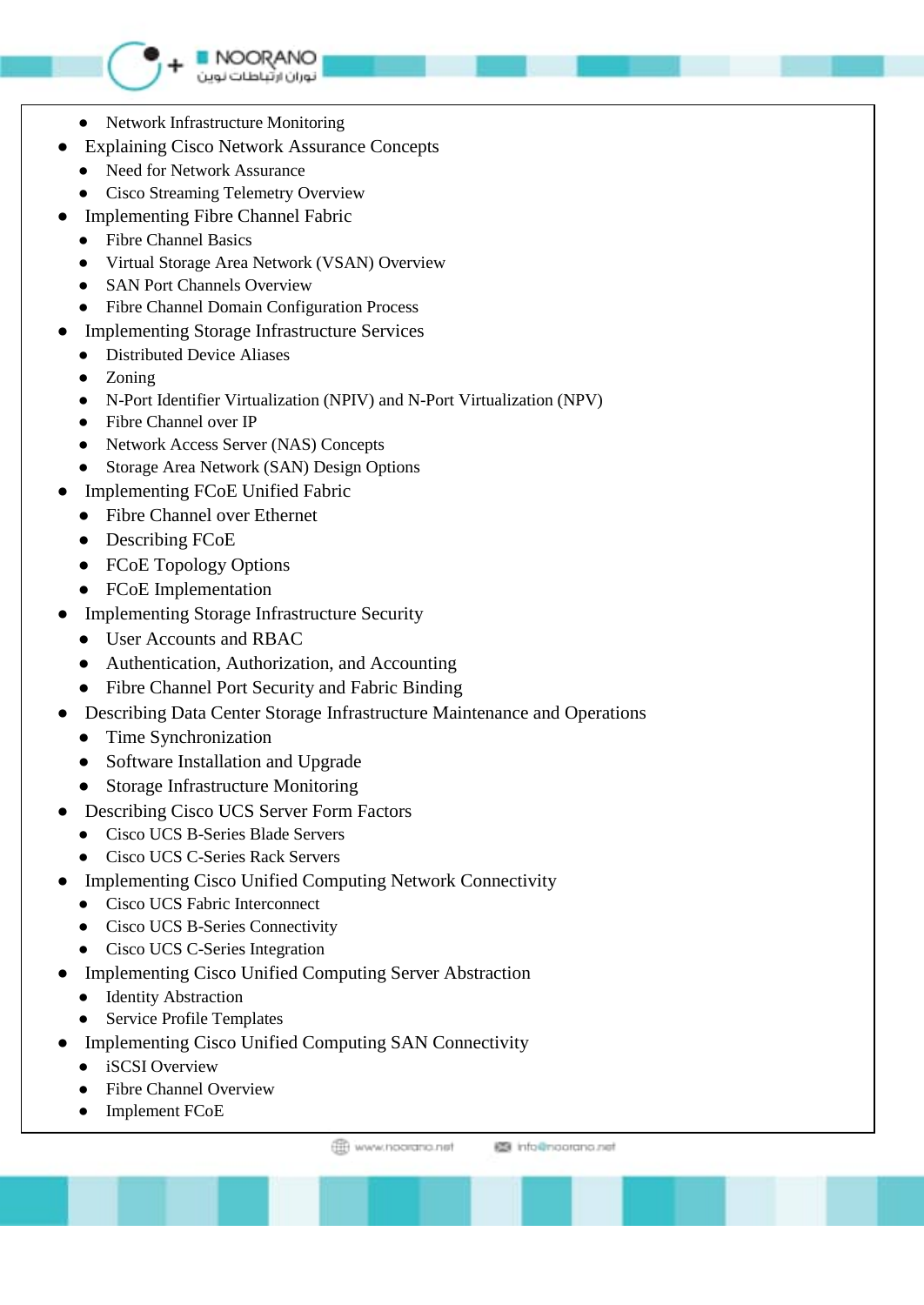

- **Implementing Unified Computing Security** 
	- User Accounts and RBAC
	- Options for Authentication
	- Key Management
- Introducing Cisco HyperFlex Systems\*
	- Hyperconverged and Integrated Systems Overview

NOORANO توران ارتباطات نوين

- Cisco HyperFlex Solution
- Cisco HyperFlex Scalability and Robustness
- Describing Data Center Unified Computing Management, Maintenance, and Operations
	- Compute Configuration Management
	- Software Updates
	- Infrastructure Monitoring
	- Cisco Intersight
- Implementing Cisco Data Center Automation and Scripting Tools
	- Cisco NX-OS Programmability
	- Scheduler Overview
	- Cisco Embedded Event Manager Overview
	- Bash Shell and Guest Shell for Cisco NX-OS
	- Cisco Nexus API
- Describing Cisco Integration with Automation and Orchestration Software Platforms
	- Cisco and Ansible Integration Overview
	- Cisco and Puppet Integration Overview
	- Python in Cisco NX-OS and Cisco UCS
- Describing Cisco Data Center Automation and Orchestration Technologies
	- Power On Auto Provisioning
	- Cisco Data Center Network Manager Overview
	- Cisco UCS Director Fundamentals
	- Cisco UCS PowerTool

#### **Lab outline:**

- Configure Overlay Transport Visualization (OTV)
- Configure Virtual Extensible LAN (VXLAN)
- Explore the Cisco ACI Fabric
- Implement Cisco ACI Access Policies and Out-of-Band Management
- Implement Cisco ACI Tenant Policies
- Integrate Cisco ACI with VMware
- Configure Fibre Channel
- Configure Device Aliases
- Configure Zoning
- Configure NPV
- Configure FCoE
- Provision Cisco UCS Fabric Interconnect Cluster

**EE** www.noorano.net

图 info@noorano.net